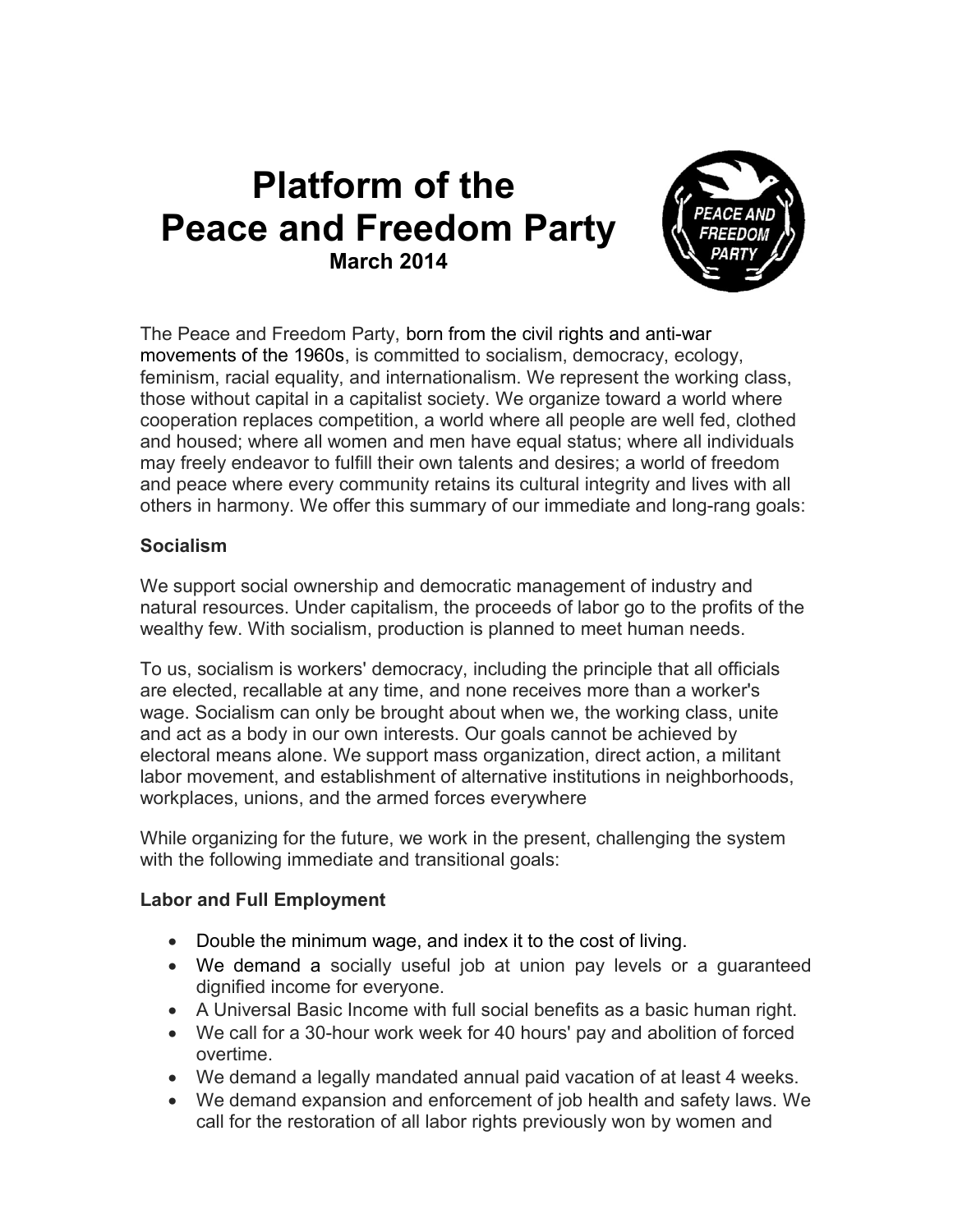their extension to men as well.

- We demand parental leaves and time off work for childcare.
- No prison labor for private profit. Living wage and full union rights for any prison labor.
- Defend workers' rights to organize, form union caucuses, strike, and boycott.
- No replacement of striking workers.
- Federally-funded public works programs to rebuild the nation's infrastructure and restore the environment.
- International solidarity of workers against international capitalist schemes such as NAFTA and WTO in defense of jobs, wages, working conditions and environmental laws.
- International trade agreements must guarantee the protection of workers and democratic rights in all participating countries.
- A rank and file socialist-oriented labor movement to mobilize workingclass people to assume ownership and control of the economy.

### ← **Peace and International Justice**

The drive for greater profits by multi-national corporations which direct U.S. foreign policy is a major cause of war. We stand for peace between nations and the right of all peoples to self-determination. We support an ongoing socialist transformation everywhere. We therefore call for:

- The U.S. to renounce nuclear first strike, and take the initiative toward global disarmament by eliminating all of its nuclear, chemical and biological weapons.
- No U.S. intervention anywhere. End all support and aid to repressive regimes and all military and police training aid everywhere. End efforts to destabilize foreign governments. End U.S.- directed economic warfare against other countries. Abolish the CIA, NSA, AID and other agencies for interference in other countries' internal affairs. Withdraw all U.S. troops and weapons from all other countries.
- Stop all U.S. arms exports and trade.
- Dissolve all military pacts.
- Convert from military to peaceful production; reallocate the resulting "peace dividend" for social benefit.
- Abolish the Selective Service System.
- No weapons in space.
- No drones for killing or invasion of privacy.

### ← **Equal Rights and Liberties**

The capitalists use every difference in society, including sex, ethnicity, language, sexual orientation, age, and physical abilities to divide workers in order to depress wages, maintain a surplus labor pool, and prevent working-class unity. We demand equal treatment of all people by employers, businesses and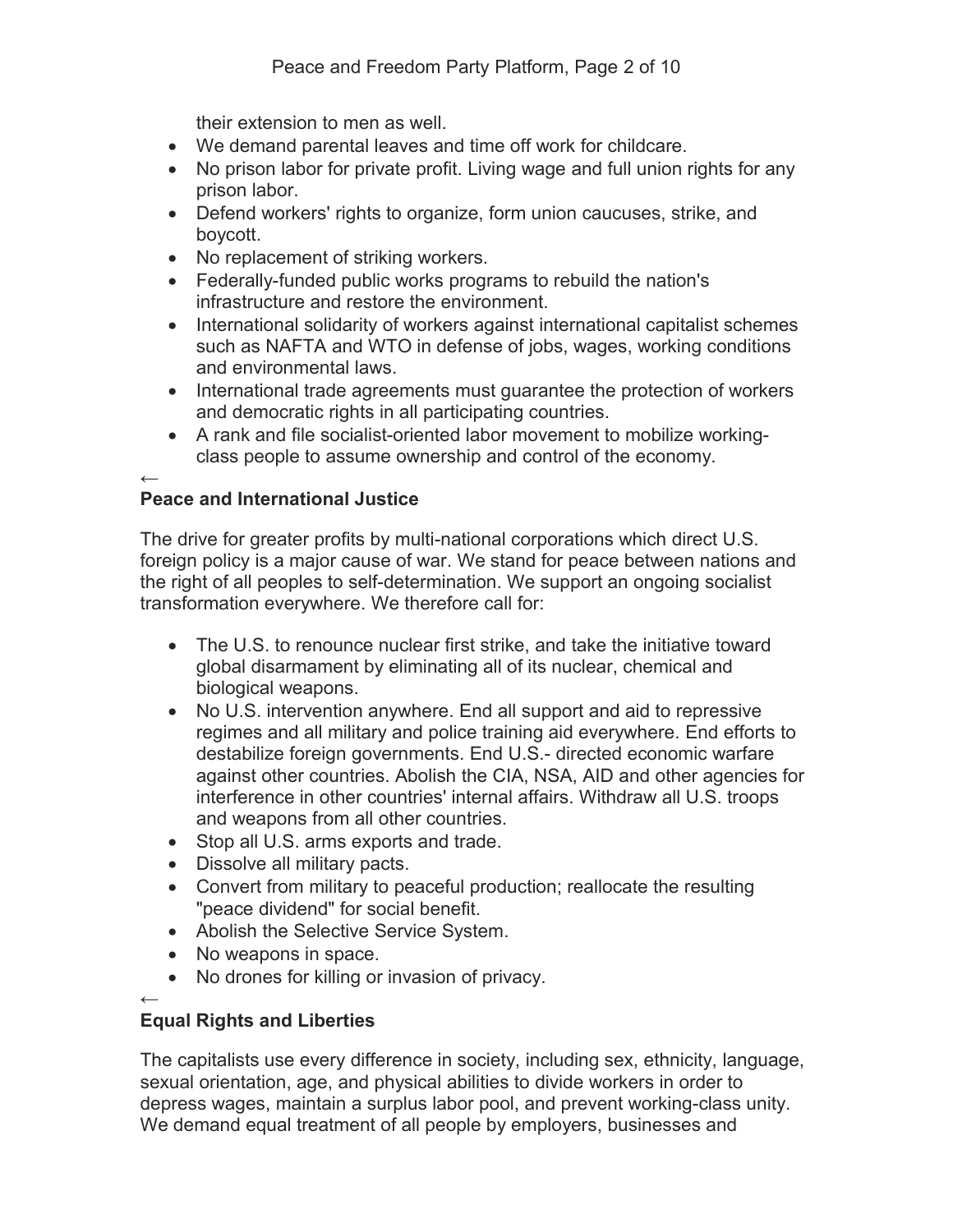government. We stand for a world free from all forms of oppression.

## **Women**

We demand full equality for women in all aspects of life. Sexism is a major instrument for teaching relations of domination and inequality and for keeping one-half of the workforce underpaid or unpaid. We work to end oppressive sex roles in society. We must ensure equal rights and responsibilities in child raising. Unions must do more to organize women and promote women's leadership. We demand:

- Adoption of an equal rights amendment.
- Equal pay for equal work, and for work of comparable worth.
- Enforce non-discrimination in hiring and promotion with affirmative action where necessary.
- Provision of free, high-quality, community controlled child care.
- Convenient provision of safe, free birth control information and materials to men and women of any age.
- Free abortion on demand.
- No forced abortions or sterilizations.
- Safe prenatal care.
- End violence against women.

### ← **Ending Racism and National Oppression**

Accompanying the continuing economic crisis, we see a rise in racial discrimination, increased terrorism against racially and nationally oppressed people, and retrenchment in civil rights. Minority families are disproportionately victimized by cutbacks in health care, education, child care, welfare, food stamps and jobs. We demand:

- End all forms of racial discrimination.
- Enforce non-discrimination in hiring and promotion with affirmative action where necessary.
- Prosecute and punish police and prison officials who brutalize and murder.

#### ← **Language Rights**

Restore to the State Constitution co-equal status for Spanish as an official language of California in recognition of its cultural, historical, economic and demographic importance to the people of this state.

 Abolish all English-only laws and policies, including those of private employers.

# **Undocumented Workers**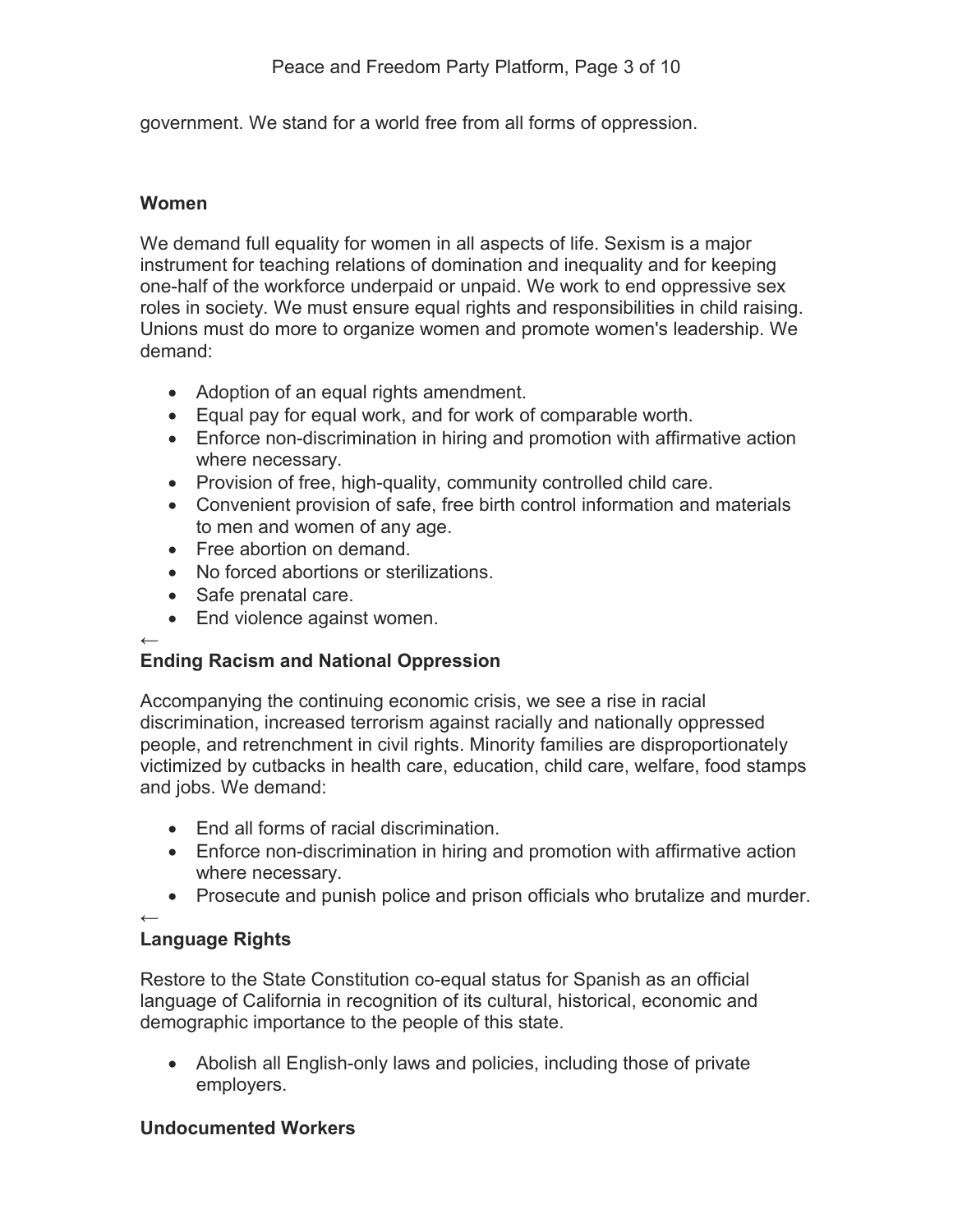Immigrant workers are hounded by government authorities, worked and housed in substandard conditions by unscrupulous bosses, and blamed by Republican and Democratic demagogues for society's problems.

- We call for open borders.
- We demand an end to deportations of immigrants.
- We demand full political, social and economic rights for resident noncitizens.

←

### **Native Americans**

We support self-determination of indigenous peoples and sovereignty for Native nations. We demand:

- Honor treaty obligations with Native American nations and recognize California tribes.
- Stop the theft of natural resources located on reservation lands.
- Honor Native American water, hunting and fishing rights.
- Free the prisoners of the FBI/BIA war against Native Americans, end all harassment.
- Stop destruction of sacred burial sites.

←

## **Sexual Orientation**

- Equal treatment and benefits under the law for all families. Guarantee equal child custody, adoption, visitation privileges, and foster parenthood rights for lesbian, gay, bisexual and transgender people.
- Equal treatment for all people in the military regardless of sexual orientation.
- The right to gay marriage and partners' benefits.
- Accurate sex education courses in public schools. Truthful information about sexuality in society and history.

### ← **People With Disabilities**

People with disabilities are entitled to equal rights to education, housing, health care, recreation, and transportation. Attendant care and other services or adaptations must be provided to enable fuller participation in all aspects of society.

# **Retired Workers**

Retired workers must be guaranteed a decent living at union wage levels. We demand:

- Immediate improvements in economic benefits and social services.
- Free, quality, multi-lingual and multi-cultural medical and home health care.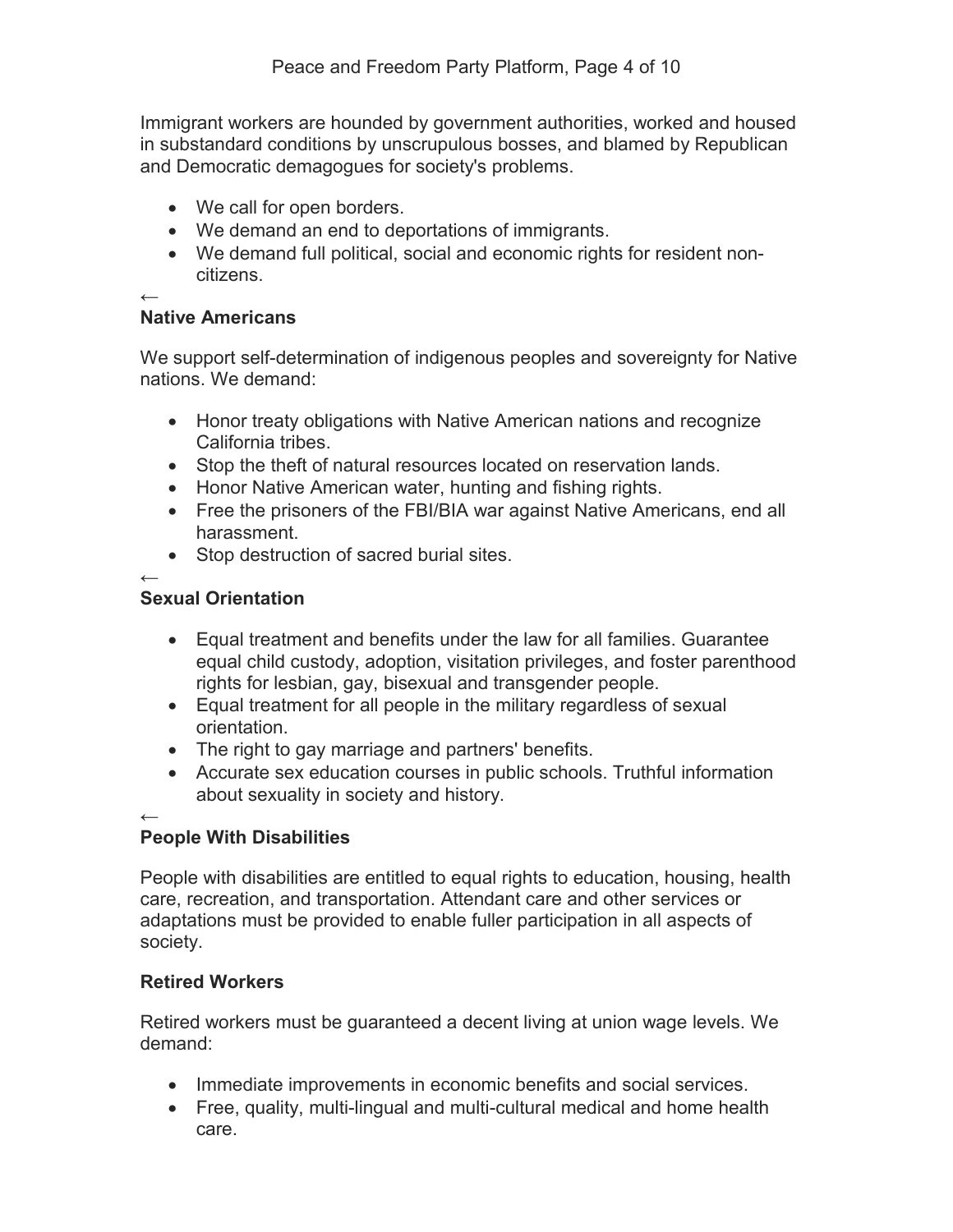- Accessible transportation.
- An end to all forced retirement.
- Stop the segregation and isolation of senior citizens.

### ← **Defense of the Environment**

The same corporate forces and economic system that exploit and brutalize the world's working class people are destroying the world's biosphere. These social policies and ecological destruction often overlap. Socialism is necessary to end the ecological destruction caused by capitalism. Our goal is a society that is in harmony with nature as it is in harmony with its own people.

We therefore favor:

- Planning for urban and regional environment based on principles of sound ecosystems management.
- Create public open spaces in all communities.
- Tighter regulation of pesticides, herbicides, industrial wastes and genetically modified foods to protect human food, air and water, employees in the workplace, and species habitat. No release of genetically engineered or transgenic organisms into the wild. No patenting of life forms.
- A multi-source energy system, development of solar technology and other renewable, nonpolluting energy sources. Eliminate nuclear power plants. End fossil fuel dependence.
- Public ownership of public utilities.
- Protect species habitat such as old-growth forests to preserve biodiversity.
- Massive development of free public transportation.
- International trade agreements must guarantee the protection of the environment in all participating countries.
- End environmental racism, including the immediate cessation of nuclear testing and toxic waste dumping on reservation lands, the disproportionate creation of landfills in poor communities of color and eliminate the mass development of maquiladora plants.
- Restore and protect air, water, land and ecosystems
- Outlaw destructive practices such as clear cutting, fracking, mountaintop removal, tar sands extraction, and offshore drilling.

# **Transportation**

- Massive development of public transportation systems that are reliable, frequent, free or at nominal fares and environmentally sound.
- Expand safe routes for foot and bicycle traffic.

# ←

# **Agriculture**

We want an agricultural system that ensures enough food and other farm products to meet human needs, guarantees a high standard of living to farmers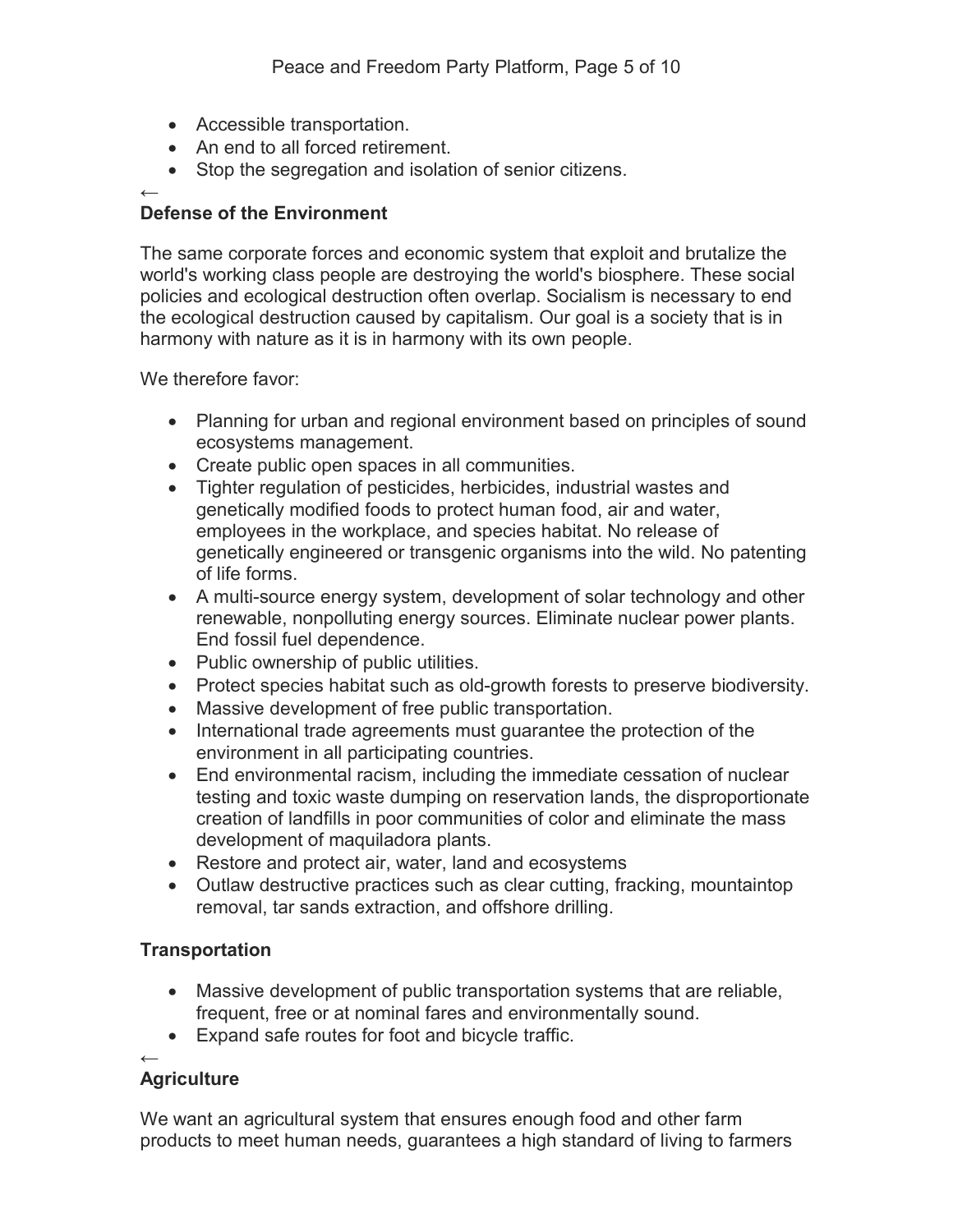and farm workers, protects humans and the ecosystem from environmental degradation and encourages organic farming. To that end, we call for:

- An end to subsidies and tax breaks for corporations.
- Food distribution by farm and consumer cooperatives.
- Extension of all labor rights to farm workers, including wage and hour regulations.
- An end to cruel methods of animal husbandry.
- No use of recombinant bovine growth hormone (RBGH) in meat or dairy cattle.
- No genetically engineered organisms in food production.
- A ban on "terminator" seeds.
- No export of chemicals banned in the U.S. or import of agricultural products treated with them.

### ← **Science and Technology**

We need scientific and technological research to benefit ordinary people, not the capitalists.

# **Education**

Education is critical to individual survival and civilized human values, but U.S. capitalism is dismantling public education. Inadequate and unequal funding of schools perpetuates racism, crime and inequality. We demandj:

- Integrated, democratically-run schools with up-to-date plant and equipment and smaller classes.
- Teach the history of workers' struggles and labor's creation of society's wealth and progress.
- Multi-lingual and multi-cultural education at all levels.
- A federal law requiring and funding equal average per-pupil expenditures by every public school district, with extra funds for students with special needs such as disability or economic deprivation.
- Full free high quality public education from pre-school through graduate school, with lifelong learning and retraining. Cancel existing student debt.
- Free day care for all children
- Restore cutbacks in public education and public library services.
- Full federal funding for special education.
- Democratic control of all schools by elected boards, parents, school staff, and students.
- End high stakes testing. Abolish charter schools and stop voucher schemes.

# **Arts and Culture**

Provide uncensored government funding for ordinary people to create and enjoy art.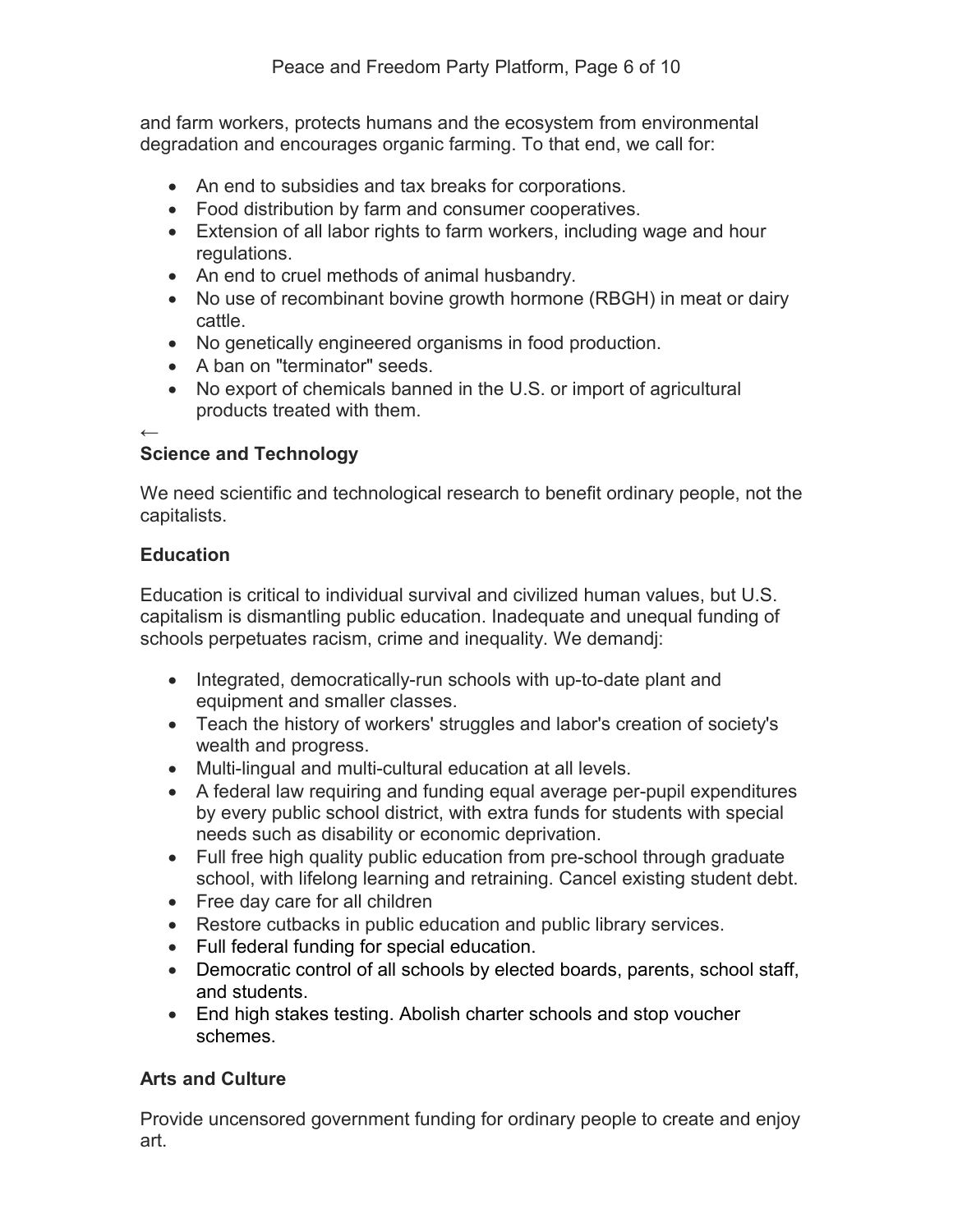# **Housing and Rent Control**

We recognize the right of everybody to quality, secure housing. We demand:

- Production and rehabilitation of non-profit, community-controlled housing through public financing with immediate emphasis on housing the homeless.
- Rent and eviction control laws and collective bargaining for tenants.
- Resident-controlled community renovation programs to create, not destroy, low- and moderate-income housing.
- Enforce local affordable housing quotas.
- ←

### **Freedom, Justice and Crime**

We call for the defense and extension of the liberties guaranteed in the Bill of Rights, including freedom of speech, press, assembly and association, and the right to keep and bear arms for individual and collective defense. The ultimate guarantee of those rights is the organized strength of the working class.

Capitalism and poverty breed crime and repression. Working class people are the primary victims both of street crime and of police reaction to it. The bosses use laws against victimless activities, "legal" and illegal expansion of police powers, military and paramilitary occupation of poor and minority communities, and diversion of resources to police and jails, to keep workers intimidated and dependent. We demand:

- Repeal the Patriot Act. Abolish the Department of Homeland Security.
- Stop state-sponsored spying on and violence against progressive organizations.
- Democratically-controlled police review boards with powers of subpoena and discipline.
- Abolish the death penalty.
- Repeal the Three Strikes law.
- Stop trials and imprisonment of juveniles as adults.
- Treatment of prisoners as human beings; rehabilitation, not vengeance.
- Decriminalize victimless activities including drug use and consensual sex. Legalize marijuana. End the "war on drugs," which is primarily directed against poor and working-class people.
- Stop unwarranted searches and seizures of persons and property. Restore constitutional rights.
- Prosecute crimes of the wealthy and powerful against workers and the environment.
- Freedom for all political prisoners.
- Abolish all torture in prisons. Uphold prisoner rights.

#### ← **Voting and Elections**

• Proportional representation to promote legislative representation of the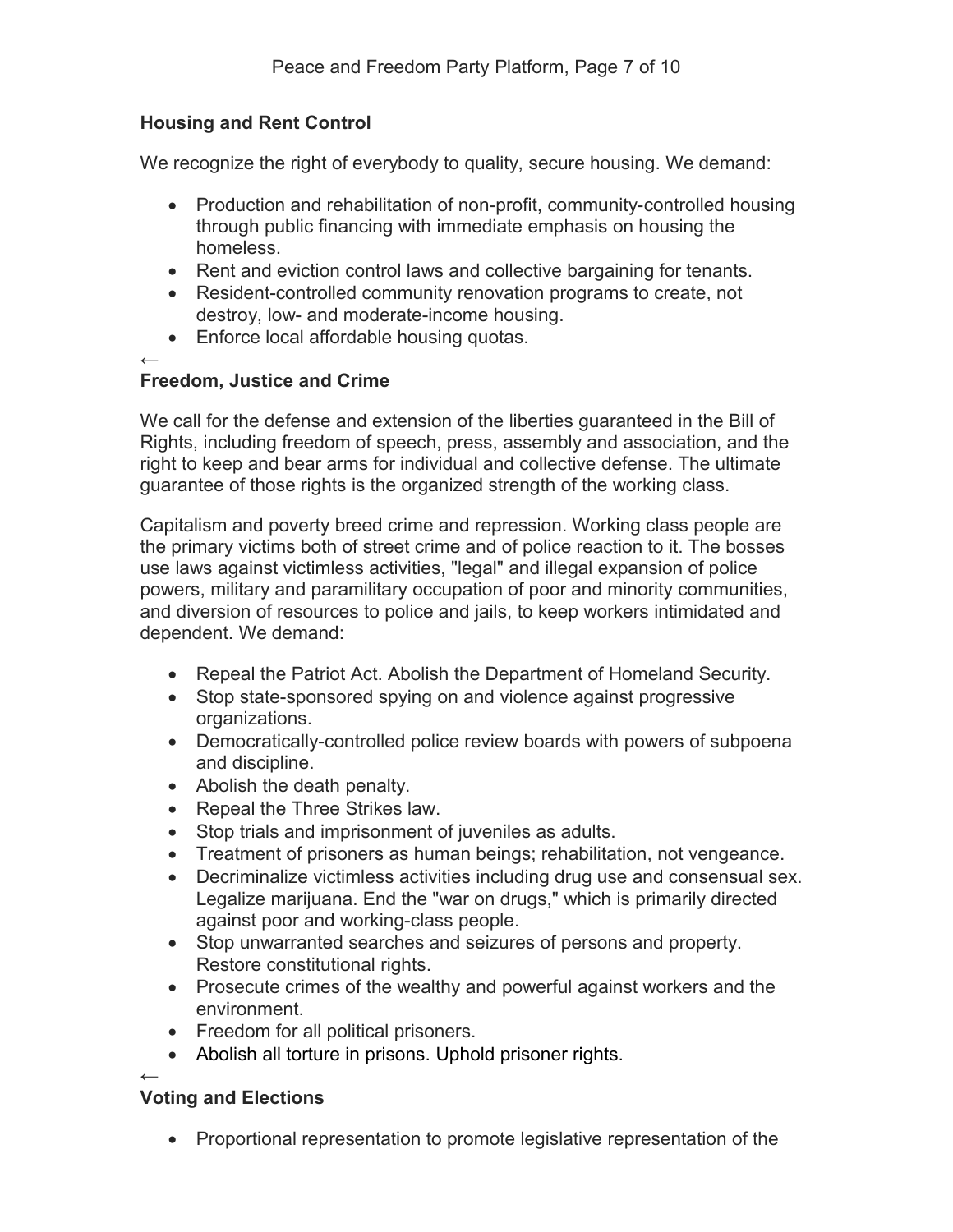wide variety of political viewpoints.

- Enact instant runoff voting (IRV) to eliminate runoff elections and provide for genuine majority support for those elected.
- Election should be by direct vote of the people. Eliminate the Electoral College.
- Enforce and extend voting rights for people of color, non-English speakers, and homeless people.
- Resident non-citizens should have the right to vote, particularly in local and school elections.
- Free and equal access to radio and television for all candidates.

### ← **Health Care**

We believe that access to quality medical and dental care is a basic human right. We stand for a democratically-controlled, publicly-funded health care system. We support health practices that emphasize education, prevention and nutrition. We demand:

- Free, high-quality health care for everyone.
- Eliminate for-profit health care.
- Free immunization programs.
- No private patents on drugs developed through publicly-funded research.
- Price controls on drugs and medical technology.
- Safe prenatal care, including women's choice of birth alternatives.
- More medical facilities to provide services and education in low-income neighborhoods and rural areas.
- More substance abuse treatment and needle exchange programs.
- More research into diseases and disorders caused by man-made substances.
- More community health care facilities.
- Support non-standard proven methods.
- Special attention to preventing epidemics of communicable diseases, such as AIDS.

# **Taxes**

Public services and infrastructure have deteriorated as government has increasingly shifted the tax burden from corporations to workers. Our long range goal is a socialist society without conventional taxes, with public services to be funded from the proceeds of social production. We demand:

- Repeal Proposition 13. Tax property for profit, not property for personal use. Remove property taxes on modest owner-occupied homes.
- Repeal the sales tax.
- Include aggregate of real property and stocks, bonds, etc. in a steeplygraduated property tax.
- Restore the renters' tax credit.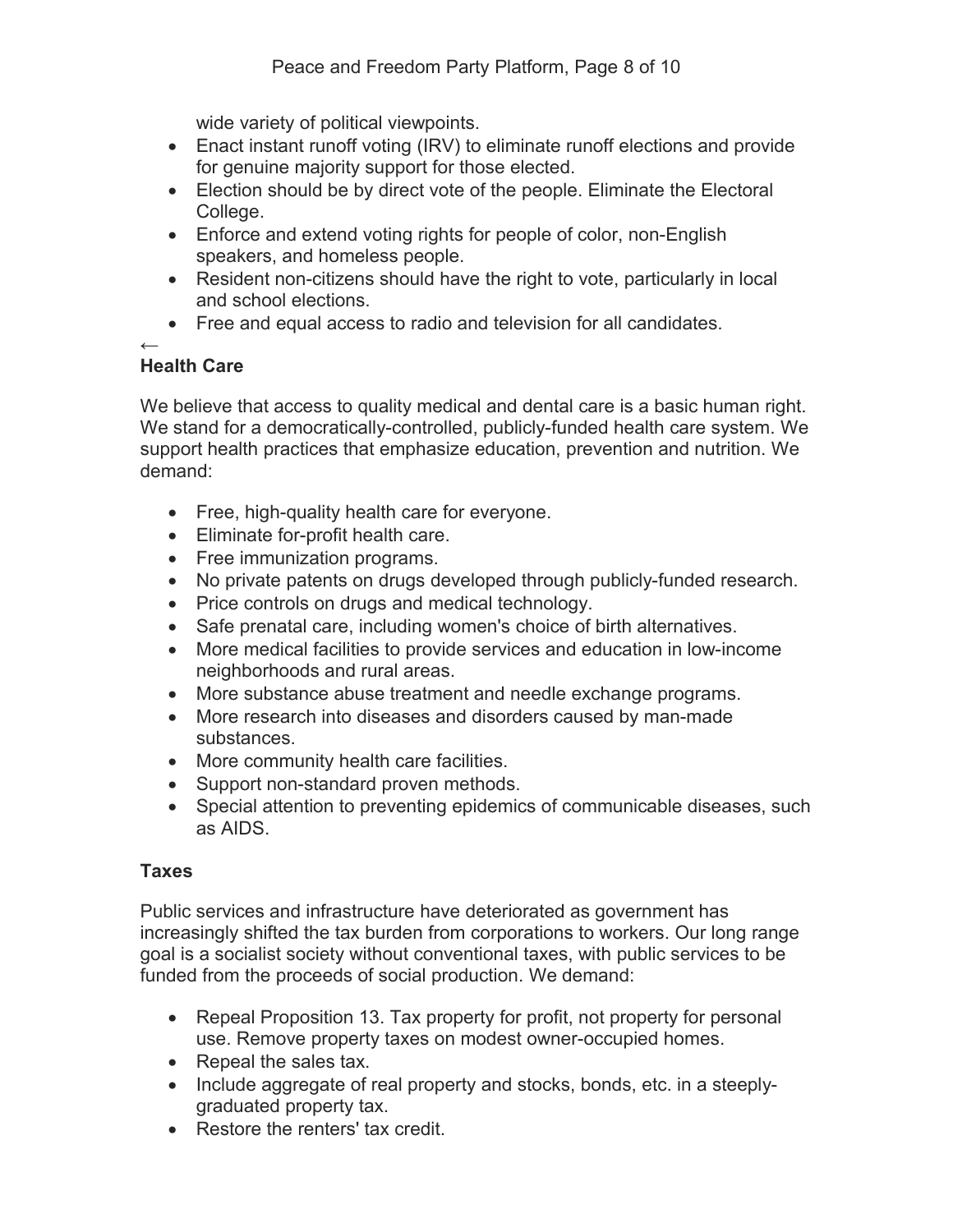- Double registration fees on luxury vehicles.
- Tax unearned income at a higher rate than earned income.
- Eliminate or reverse income tax on low- and moderate-income families.
- Re-enact California's unitary tax on multi-national corporations.
- Tax the business activities of churches on the same basis as other organizations.
- Take the cap off social security taxes, make the rates progressive so burden falls on the wealthy.

### ← **Mass Media**

Ownership of television and radio stations, print media, and other forms of communication has been increasingly concentrated into the irresponsible hands of fewer corporations, and any checks and balances previously available to the people have been eliminated.

- We call for public control of the public airwaves.
- We demand restoration of a strengthened Fairness Doctrine and the Equal Time Provision. We oppose the legislated extinction of the VHF spectrum, which should be used for public monitoring of legislative bodies and for other civic purposes.
- We defend the Internet from censors and commercial interests.
- We call for enforcement of antitrust laws on media conglomerates.
- We support new media for grassroots communication to enhance freedom of self expression and information distribution.

### ← **Religion**

We demand strict separation of religious and government institutions and activities.

←

# **Debt Cancellation**

 Cancellation of all debts found to be illegitimate and unjust to the working class through an open and democratic process not controlled by the creditors.

←

# **The Internet and Electronic Freedom**

New digital technologies are transforming our society and empowering us as speakers, citizens, creators, and consumers. Yet our freedoms in the networked world are under continual attack, and it is necessary to defend free speech, privacy, innovation, and consumer rights in an increasingly digitized world and to protect digital freedom and privacy, and net neutrality.

← **Corporate Personhood and Money as Speech.**